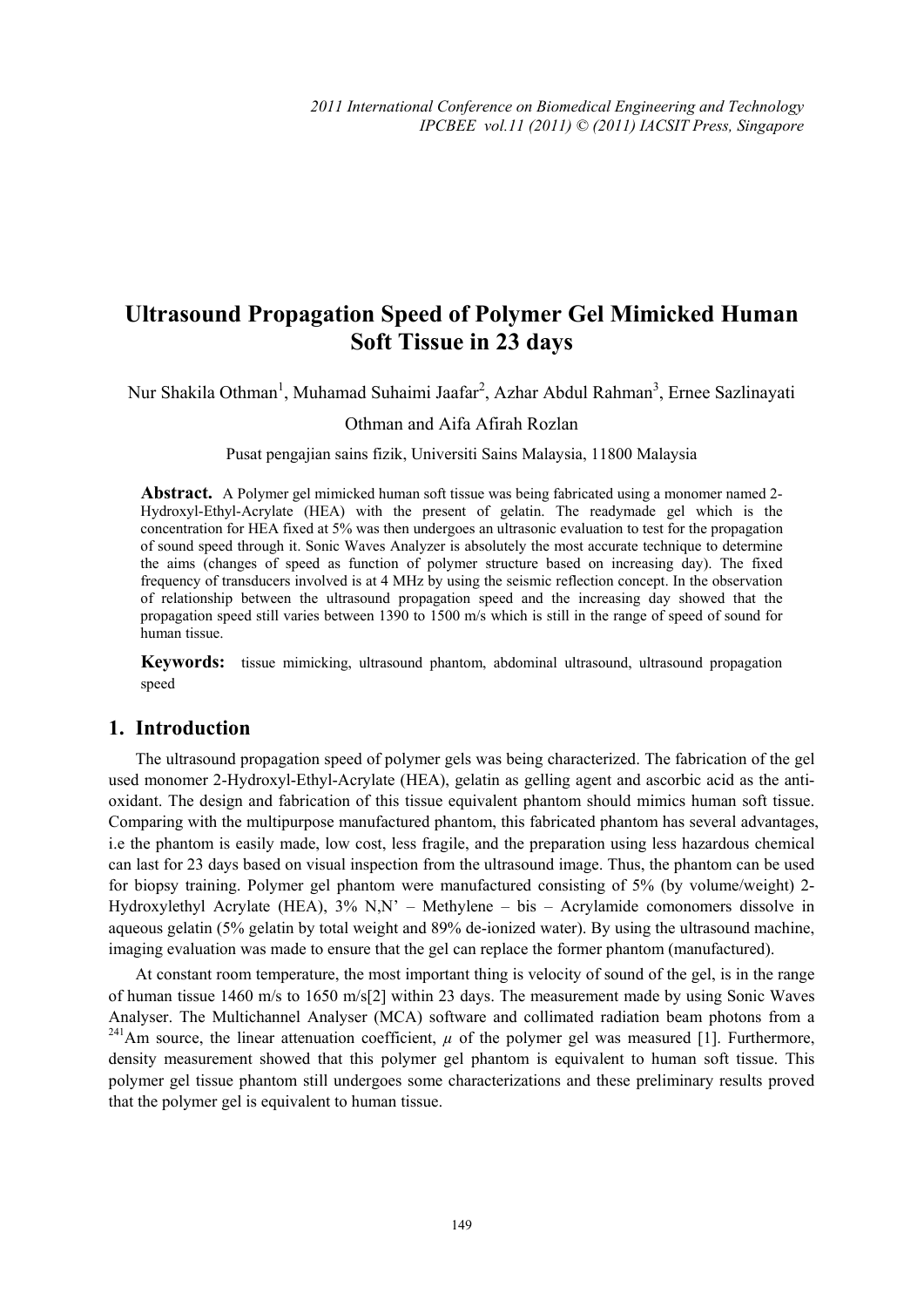## **2. Materials & Methods**

#### **2.1. Polymer gel dosimeter manufacture**

Preparation of polymer gel phantoms by using 5% (by volume)(HEA) (Sigma Aldrich, ) completed by comonomers, 3% N,N' – Methylene – bis – Acrylamide (BIS) (Sigma) dissolved in aqueous gelatin (8% gelatin by total volume) and 84% de-ionized water. After the production finished, the gel were leave to cool down to room temperature (22 °C) by maintaining the stirring rate. The gel were poured into ependorf tube, sealed with parafilm tape (Sigma) (to minimize the oxygen contamination inside gel) for linear attenuation coefficient measurements or small empty vials for density and velocity of sound measurement. Then, the remainder gels were poured into the designed container for ultrasound diagnostic imaging. Lastly, those three samples with different shape were then kept in a refrigerator at approximately 10 °C for 2 hours until a visual detection concluded the gel already solidified.

#### **2.2. Ultrasound Propagation Speed measurements**

As shown in figure, the measurement was done by using the Sonic Waves Analyzer (SWA) under room temperature with the existence of TDS 1012B Oscilloscope completed by LABVIEW software. The SWA consist of two transducers which act as transmitter and receiver.

The longitudinal speed in the pulse echo mode is defined as

$$
v = d/t \tag{1}
$$

Where  $v =$  longitudinal velocity, m s<sup>-1</sup>,  $d =$  thickness of gel in vial, m,  $t =$  time of flight,[4]

There are two 6 mm transducers involve in this experimental method, transmitter and receiver. The transducers were aligned properly, and the vial occupied with the gel, located in between those transducers. Before the measurement started, the coupling transmission gel was covered by all the sensor area of transducer. Then, a dampening circuit was used to reduce the transmitted signal length to a sinusoid of one cycle. The maximum reflected signals received by the transmitting transducer which frequency (4 MHz). Each transducer detected every signals by were displayed on a digitizing oscilloscope (Tektronics TDS 1000). The sinusoidal signal from oscilloscope was digitized and transferred to a PC for some processing step such as waves filter and windowing by using LabView software (version 2.5.1). The repetitions have done three times to determine the ultrasound pulse echo *(time of light, t)* from the average signal. The propagation speed was calculated with the time of light, *t,* data obtained from the waves generated to PC.



Fig 1: Sonic Wave Analyzer

# **3. Results & Discussion**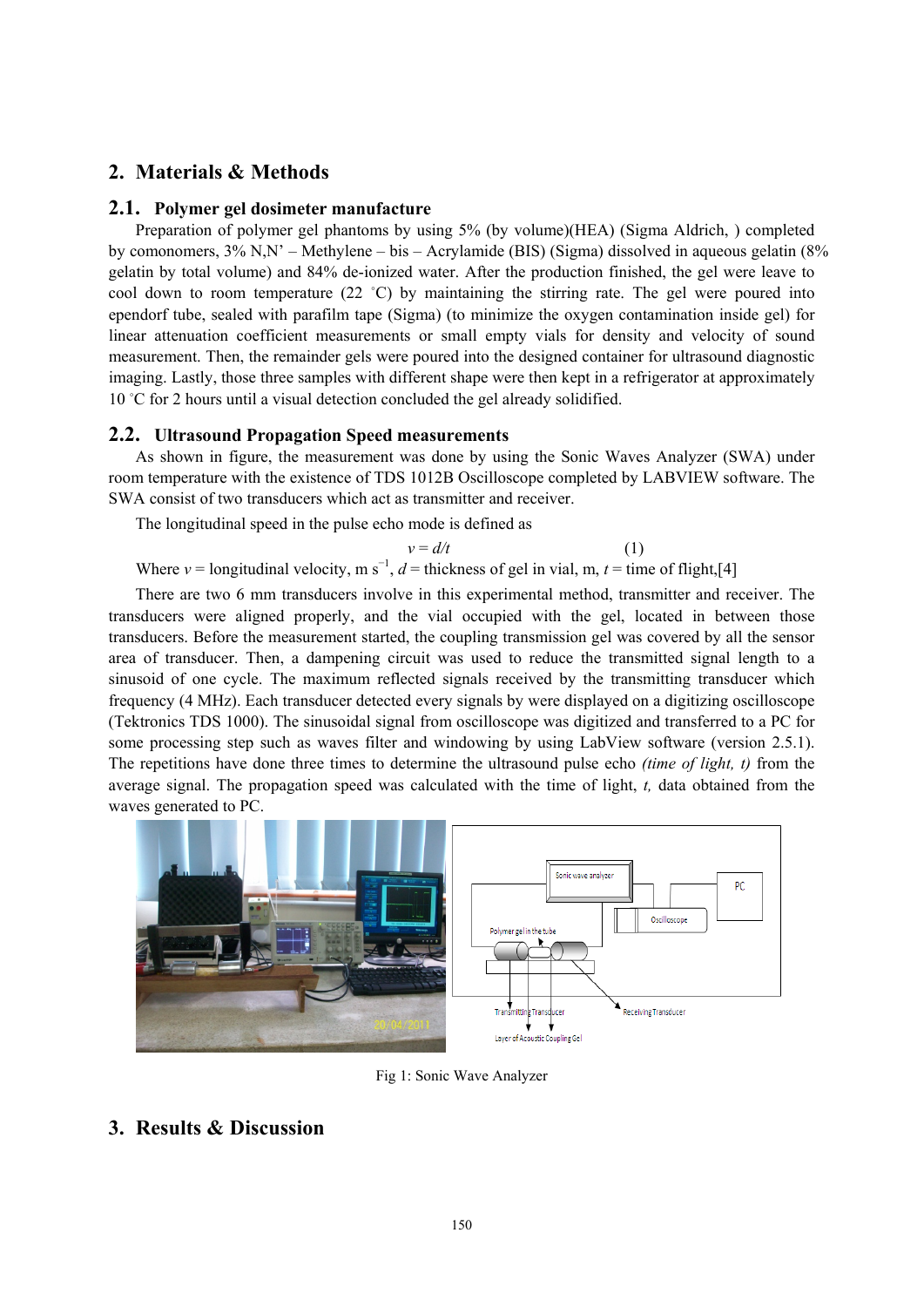Based on the results, the propagation speed increase for the first seven days and maintain in the range between 1390 to 1500 m/s within 16 days afterwards. The variation of the density of the sample increased based on the increasing day. This is may be due to some changes in the elastic properties of the polymer gel, which given as  $K$  is bulk elastic modulus [3]:

$$
K = v^2 p \tag{2}
$$

Where  $p$  is bulk density and  $v$  is acoustic speed. Regarding to equation (2), an increase in acoustic speed will result to increase the elastic modulus. But, an increase in density should leads to decrease the propagation speed. The increasing day will result the change in polymer structure based, in other words the polymerization was occurred (formation of cross-linked) naturally and absolutely tends to increase the elastic modulus and also rigidity inside the gel. The value of acoustic speed is not expected to be fluctuate in case there any distorted of ultrasonic pulse through the gel in the experimental procedure. edrceseegeelc

Based on inspection through observation towards the gel, as the increasing day, the gel will getting whiter which is originally the colour of the gel is light transparent yellow. On the  $20<sup>th</sup>$  day, there is some white solid appeared inside the gel and this situation proved that the polymerization was coming to the saturated level but the value of acoustic speed of the gel until  $23<sup>rd</sup>$  day still behave in the small interval from the previous day. It can be concluded that this type of gel have considered match to the acoustic properties of human soft tissue based on the ultrasonic propagation speed.



Fig 2: Graph of ultrasonic speed against days



Fig 3: Graph of density against days

### **4. Ack knowledg gement**